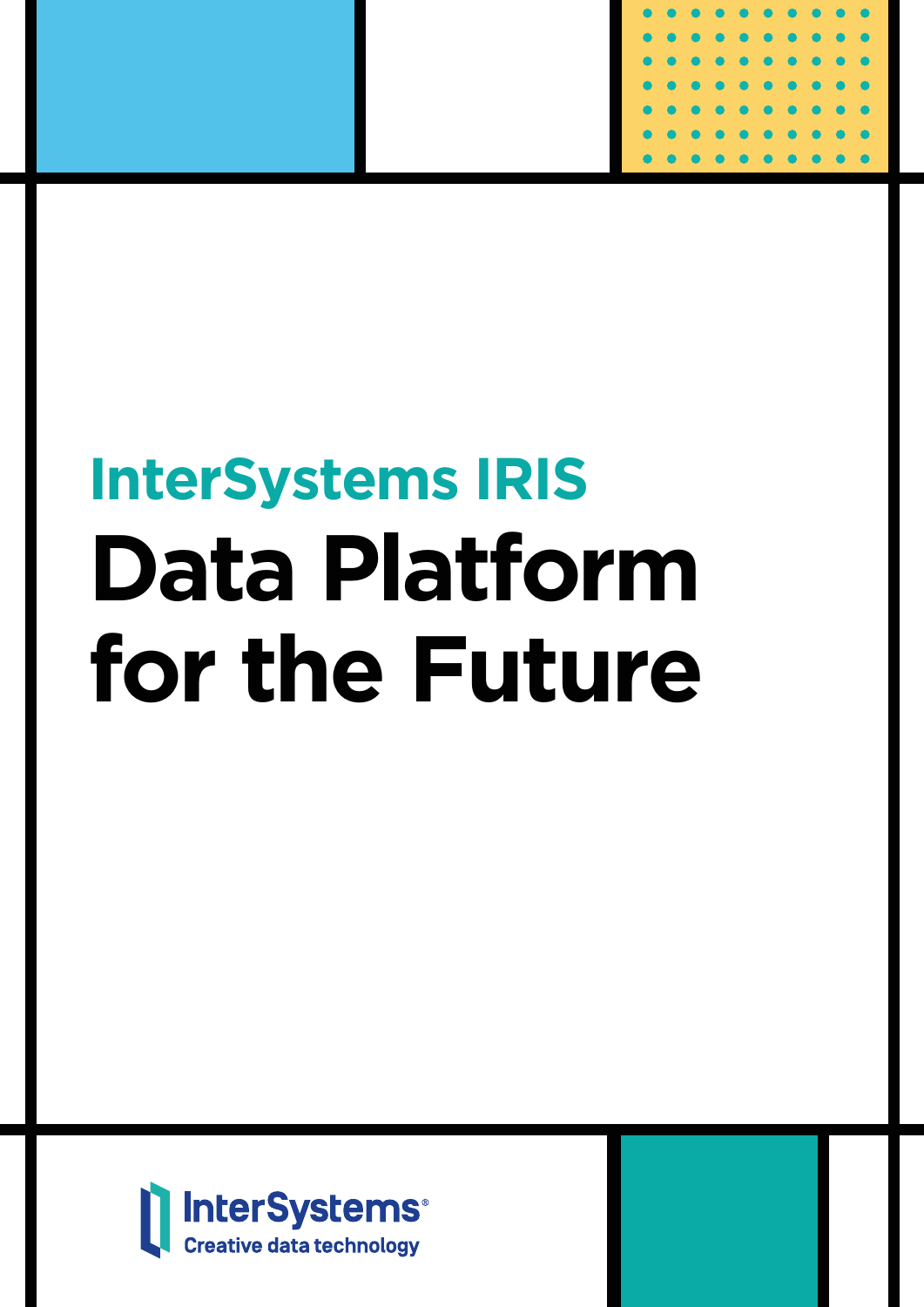| <b>EXECUTIVE SUMMARY</b>                      | Page 03 |
|-----------------------------------------------|---------|
| <b>CHALLENGES</b>                             | Page 04 |
| <b>SMART DATA FABRIC</b>                      | Page 06 |
| <b>PERFORMANCE</b>                            | Page 08 |
| <b>ANALYTICS</b>                              | Page 10 |
| <b>CONTAINERS</b>                             | Page 14 |
| <b>CUSTOMERS AND PARTNERS</b>                 | Page 16 |
| <b>FUTURE-PROOF</b><br><b>DATA MANAGEMENT</b> | Page 17 |

### **Executive Summary**

The **InterSystems IRIS** data platform lets companies take maximum advantage of their own data. It also guarantees modern data management that meets all their requirements – today and in the future. To this end, InterSystems has enhanced a number of the proven strengths its technology has to offer, including the following three: Performance, interoperability, and scalability. And three innovative additions pave the way for the future: **Adaptive Analytics**, the use of artificial intelligence **(AI)** and machine learning **(ML)**, and the combination of **containers, microservices, and API management.**

Inter-Systems IRIS offers professional users realtime insights into their own data, enabling them to make better business decisions at the right time. The first-class performance, the free and flexible scalability, as well as the open system architecture for third-party tools have a positive impact on the work of solution architects in particular. Developers also appreciate the ease of developing, deploying, and updating applications based on





the combination of containers, microservices, and API management. In addition, the uniform and open development environment ensures extensive flexibility. InterSystems IRIS enables data bank administrators and data stewards to centrally monitor and manage access to data and also lets them create data models easily and quickly. When it comes to security and data protection, InterSystems IRIS follows proven industry standards. All data is protected from unauthorized access at all times.

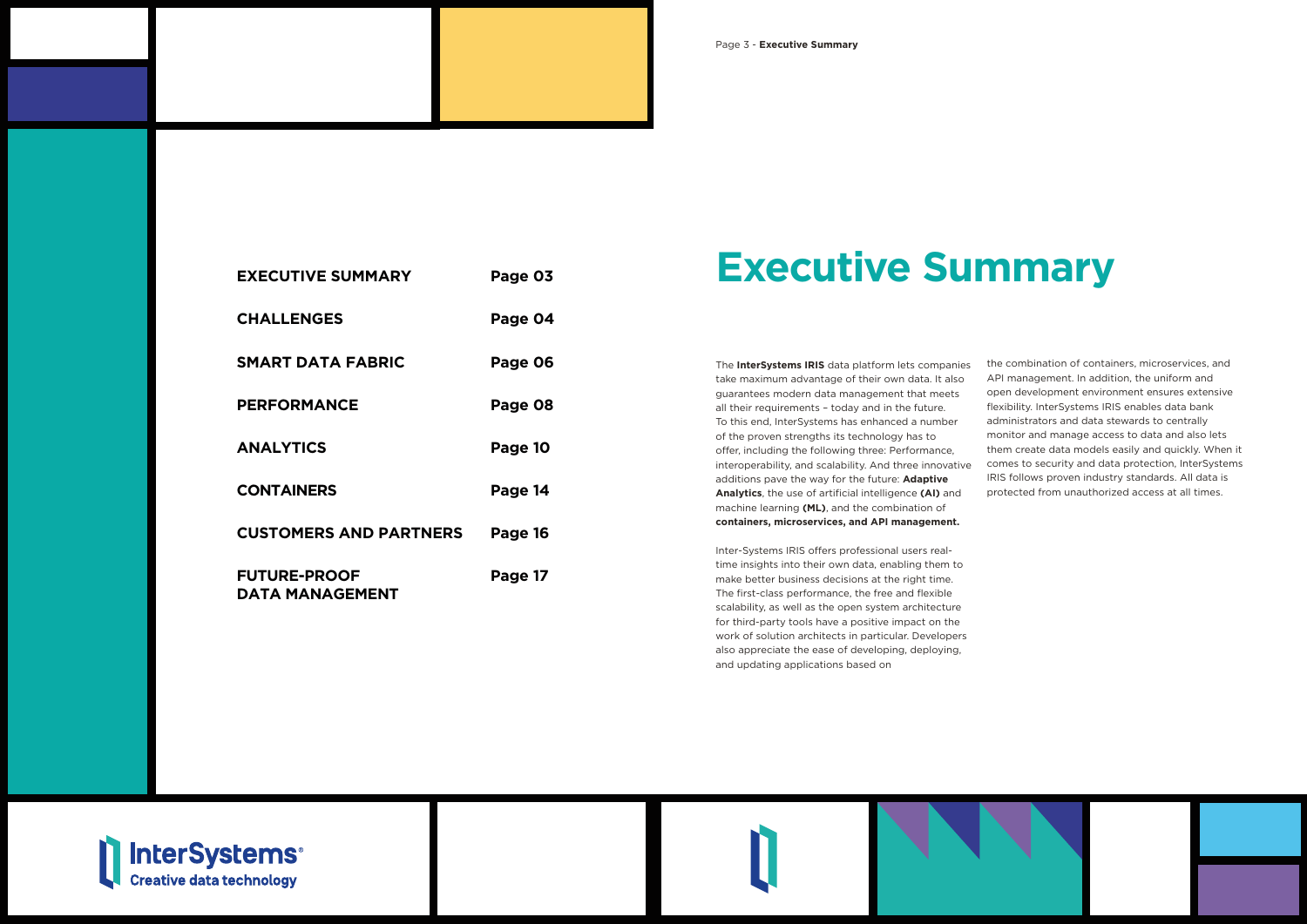#### **Meeting the requirements of advancing digitalization – this is the challenge facing companies' development departments as well as software providers, implementation specialists, and system integrators.**

Many of them already rely on InterSystems IRIS to optimize their data management so they can lay a robust, powerful foundation for digital transformation. The data platform stands out for first-class performance, interoperability, free and flexible scalability, and security. It also provides integrated capabilities for data analytics, business intelligence (BI), and the use of AI and ML. Overall, InterSystems IRIS lets companies maintain an overview of all their data in real time as well as combining, evaluating, and using it – whether structured or not.

**A central feature of digitalization is exponential growth in the volume of data. Companies in every industry need to manage this information overload in order to make informed decisions.**

A company's success increasingly depends on having a direct insight into and immediate access to all relevant data at all times. InterSystems IRIS responds to this challenge by using hybrid transactional/analytical processing (HTAP) that guarantees exceptionally high performance and efficiency for multiworkloads in real time in any use case. This makes it possible to record large amounts of transactional data and perform complex analyses at the same time. Plus, InterSystems IRIS breaks down application and data silos so that the company can make maximum use of its own data. In conjunction with the AI, ML, and BI functions and tools integrated in the data platform, this enables the implementation of a smart data fabric – the evolution of the enterprise data fabric.

### **Gaining rapid, usable insights from masses of data**

## **Meeting the challenge of digitalization with InterSystems IRIS**

Therefore the solution forms an ideal basis for intelligent, data-driven business models, such as offering up-to-date services in the financial industry. At the same time, it promotes the necessary change processes toward smart factories and networked logistics. Thanks to these new ideas and concepts, companies and software providers alike can maintain their competitive edge and be ready for the future.

### *"I have yet to experience a situation where I couldn't solve a requirement with InterSystems technology."*

*"We have been working with InterSystems for decades now and are impressed by the performance, interoperability, and scalability of the company's data management solutions."*

**Ralf Spielmann, System/Database Architect and Chapter Manager for Database Development, NOVENTI Health SE**

> **Jens Bohl, Chief Information Officer, TRANSWAGGON GmbH**





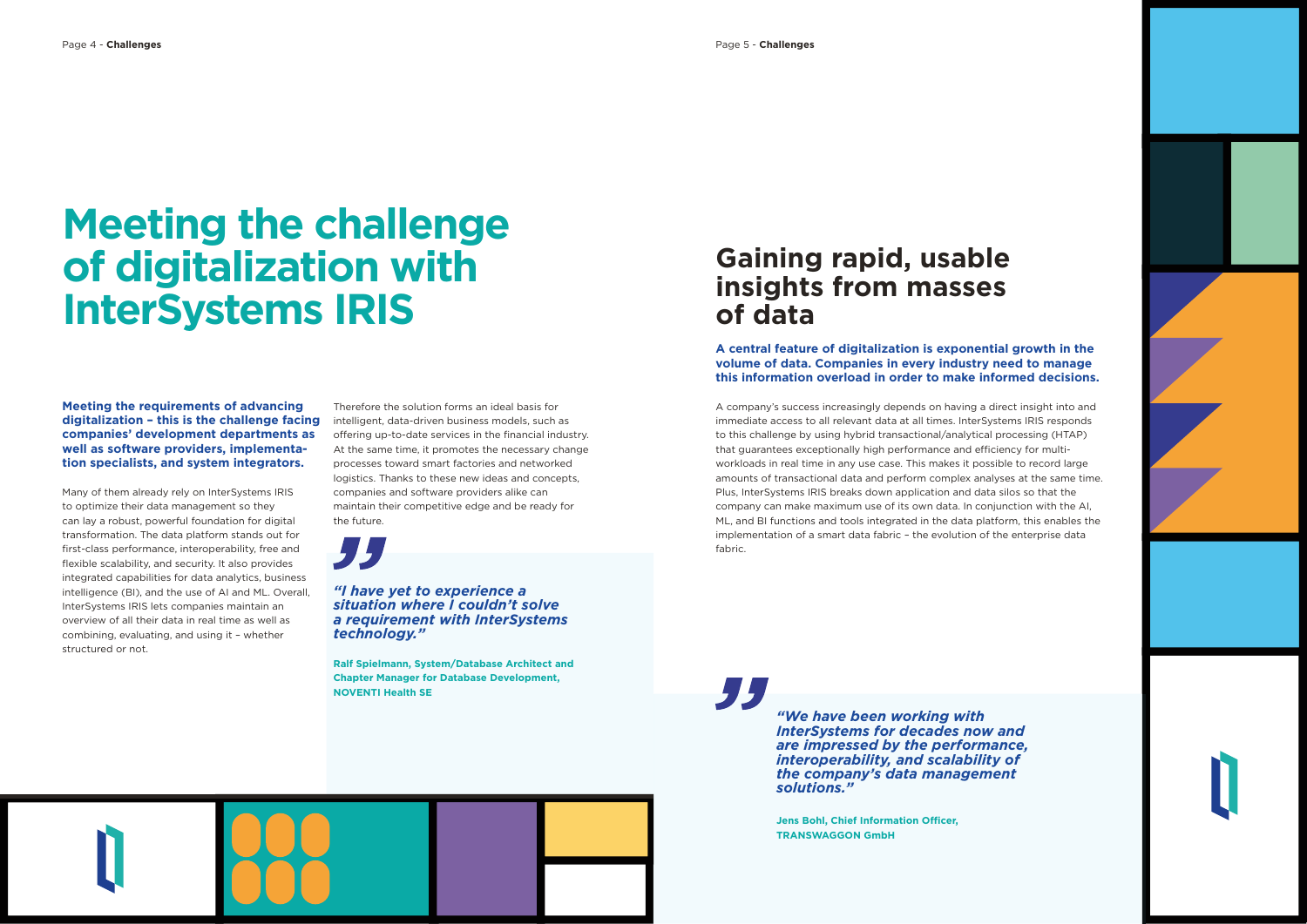





# **Meeting the challenge of digitalization with InterSystems IRIS**

Many companies are under enormous pressure to digitalize their business processes, primarily to meet new data management requirements. They have to impress when it comes to performance, interoperability, scalability, and security and ideally simplify their analyses. Comprehensive interoperability is particularly important because it makes it possible to link all the available data sources, which in turn enables insightful analyses. One concept that meets all the requirements for cutting-edge data management is the **smart data fabric.**

company's applications, systems, and services. Given that the smart data fabric is built on top of the existing IT infrastructure, there is no need for a timeconsuming, expensive redesign – known as "rip and replace." Instead, existing technologies, applications, and services can still be used, no matter where exactly they are located (they can be operated both locally and in the cloud without any issues). In addition, the smart data fabric significantly reduces the complexity of a company's IT infrastructure, which both simplifies operation and maintenance as well as decreasing the costs involved. Updating the company's data management and automating it to the greatest possible extent will also eliminate any inefficiencies in the workflow.

A smart data fabric can be used to merge, cleanse, and harmonize all historical and current data from internal and external sources. All these processes take place regardless of the source of the data, its transmission protocol, or format. The result is comprehensive interoperability between all the

As a whole, the smart data fabric enables a central view of all data in the company – a **single source of truth (SSOT)**. In addition to data discovery, data lineage, and data governance, this comprehensive transparency also makes it possible to visualize all processes via a cockpit or dashboard. As a result, business users have quick and easy access to a wide range of clean data, also known as healthy data. This data is always up-to-date, accurate, and trustworthy. Healthy data forms the basis for enabling companies with the corresponding applications to easily perform real-time analyses, to make well-informed decisions much faster, to act more quickly than the competition in the event of problems and crisis situations, and to anticipate future developments using predictive analytics. A larger, unified data base also promotes innovation, as more information triggers new developments around a company's own products and services and optimization opportunities are recognized in a short time and sales potential is quickly identified. This puts companies one step ahead of their competitors and lets them gain the trust of satisfied and loyal customers by offering innovative services.

What distinguishes the smart data fabric from the enterprise data fabric are the built-in capabilities for analyzing data, visually displaying it in BI dashboards, and using AI and ML to gain and leverage insights that are immediately relevant. Companies don't have to use tedious and time-consuming processes to involve other systems, applications, or tools in a task – instead, they can work directly with the data. **IntegratedML**, for example, provides companies with a tool that helps employees with basic SQL knowledge to implement ML scenarios independently. It has a simple user interface that makes it easier to create and execute ML models as well as monitor the result sets. A data scientist then takes care of optimizing the individual models if necessary.

### **Integrated functions make the data fabric smart**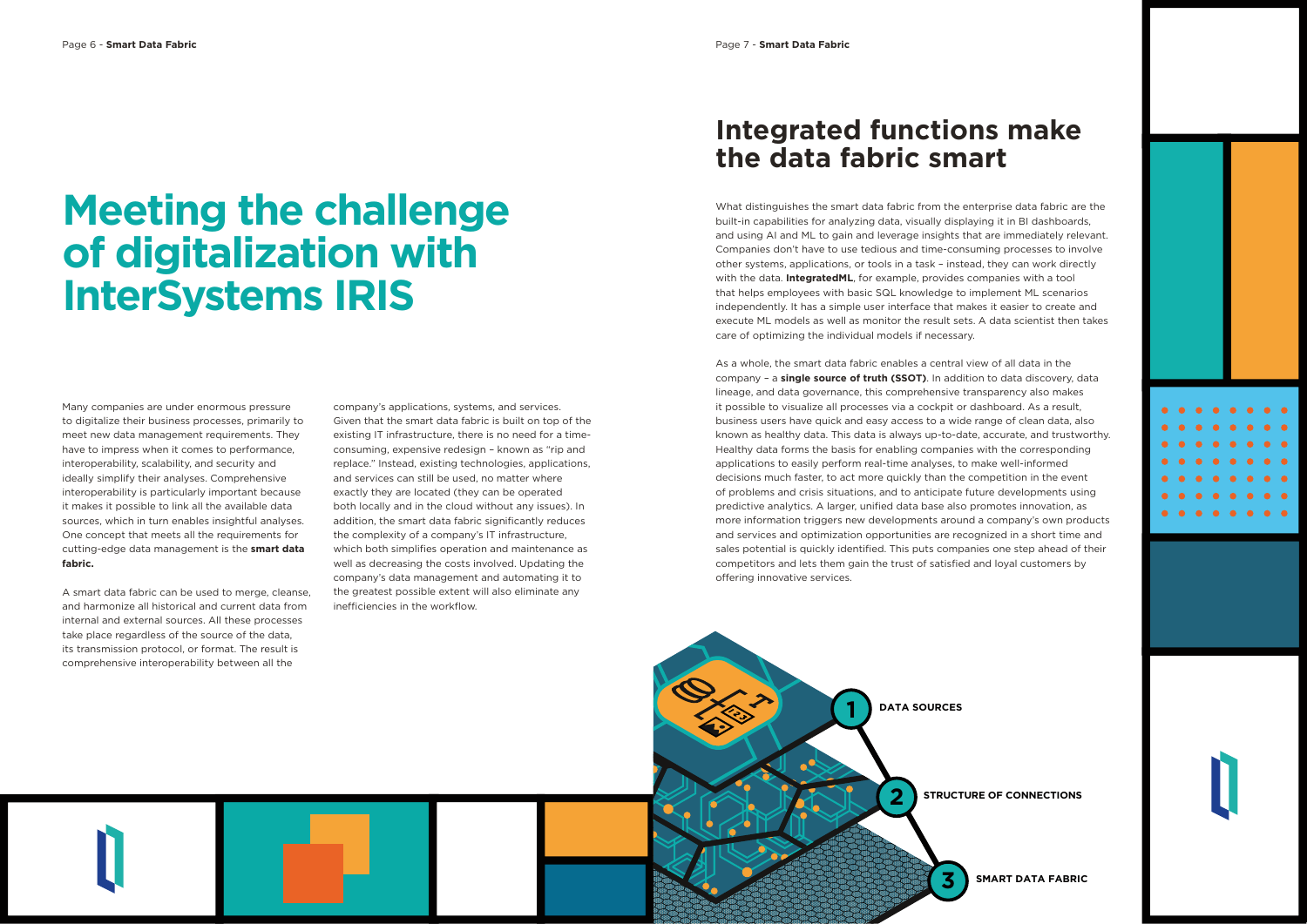## **Proven performance**

From manufacturing, to financial services, to healthcare – modern applications not only have to process an ever-increasing amount of different data from various sources in real time but ideally analyze it at the same time, too. Only in this way can any production errors be corrected immediately, financial transactions processed in fractions of a second, and life-saving measures initiated without delay. This is why the InterSystems IRIS data platform is designed as a **hybrid transactional/ analytical processing (HTAP)** data platform that guarantees exceptionally high performance and efficiency for multi-workloads in real-time, even with very large data volumes.

InterSystems IRIS achieves this by combining inmemory performance with highly optimized storage utilization and intelligent, data-sensitive distributed caching in which workloads can be distributed and partitioned across multiple nodes in the cluster. Thanks to the decentralized and distributed architecture, there also isn't any need to duplicate data sets completely in the main or fixed storage anymore. In a multi-node setup, InterSystems IRIS can thus be configured so that each node knows exactly what data the others contain. This ensures higher performance, as the overall system is much leaner and access to the individual pieces of

information takes place on a selective basis. The data is stored in so-called **globals**, i.e., compact multi-dimensional arrays. The globals allow applications to simultaneously perform multiple operations at a high level of performance, such as inserting, updating, retrieving, or deleting data. Globals are not limited to the relational model, making InterSystems IRIS a **multi-model data platform**. This gives developers the freedom to create optimal data structures for their applications.

InterSystems IRIS performs significantly better in a direct comparison with other transaction processing and analytical query solutions, such as in-memory and column-store technologies. As one example, InterSystems IRIS queries real-time transactional data thirty times faster than the leading commercial in-memory database.

An equally important aspect is that even if the workload increases significantly, InterSystems IRIS maintains its performance. Plus, the operating costs are lower compared to the competition since fewer IT infrastructure and system resources are required.

#### **Full flexibility**

As digitalization continues to progress, the processing and analysis of data is proving to be very dynamic in many companies. Where required, load peaks must be absorbed at short notice and capacities expanded in order to orchestrate all incoming and outgoing data flows. This is no problem with the InterSystems IRIS data platform, because it is freely and flexibly scalable – both vertically and horizontally. As a result, it can manage a large number of simultaneous workloads, data, and users without any loss in performance.

#### **Vertical scalability**

InterSystems IRIS is optimized for in-memory processing, but unlike entirely in-memory solutions, it is not limited to the available memory. The data platform can easily make use of additional memory and multiple CPUs at the same time. Flexible caching/tiering enables spillover to fixed storage. In addition, InterSystems IRIS also provides vertical scalability via parallel SQL processing, with **sharding** providing the basis as a method for partitioning and separating data. In the corresponding cluster, each query is divided into several less extensive queries, which are then executed locally and in parallel on the individual independent file servers – the shards. This not only speeds up the process but also allows a large number of parallel queries in a short space of time. The feedback from the shards is always displayed to users as a combined result.

#### **Horizontal scalability**

InterSystems IRIS delivers horizontal scalability by combining sharding with the **unique enterprise cache protocol (ECP)**. In this method, a very large database is divided into several smaller units, which are stored on various independent file servers. A single parent file server acts as the master in the corresponding cluster. The size and number of shards underneath can be changed at any time, allowing free and flexible scaling. It doesn't matter where the shards are physically located – whether on-premise or in the cloud. To ensure the best possible failover, the file servers can be mirrored with InterSystems IRIS. In the event of an instance failure, this mirroring provides automatic failover, ensuring that data remains available for use.







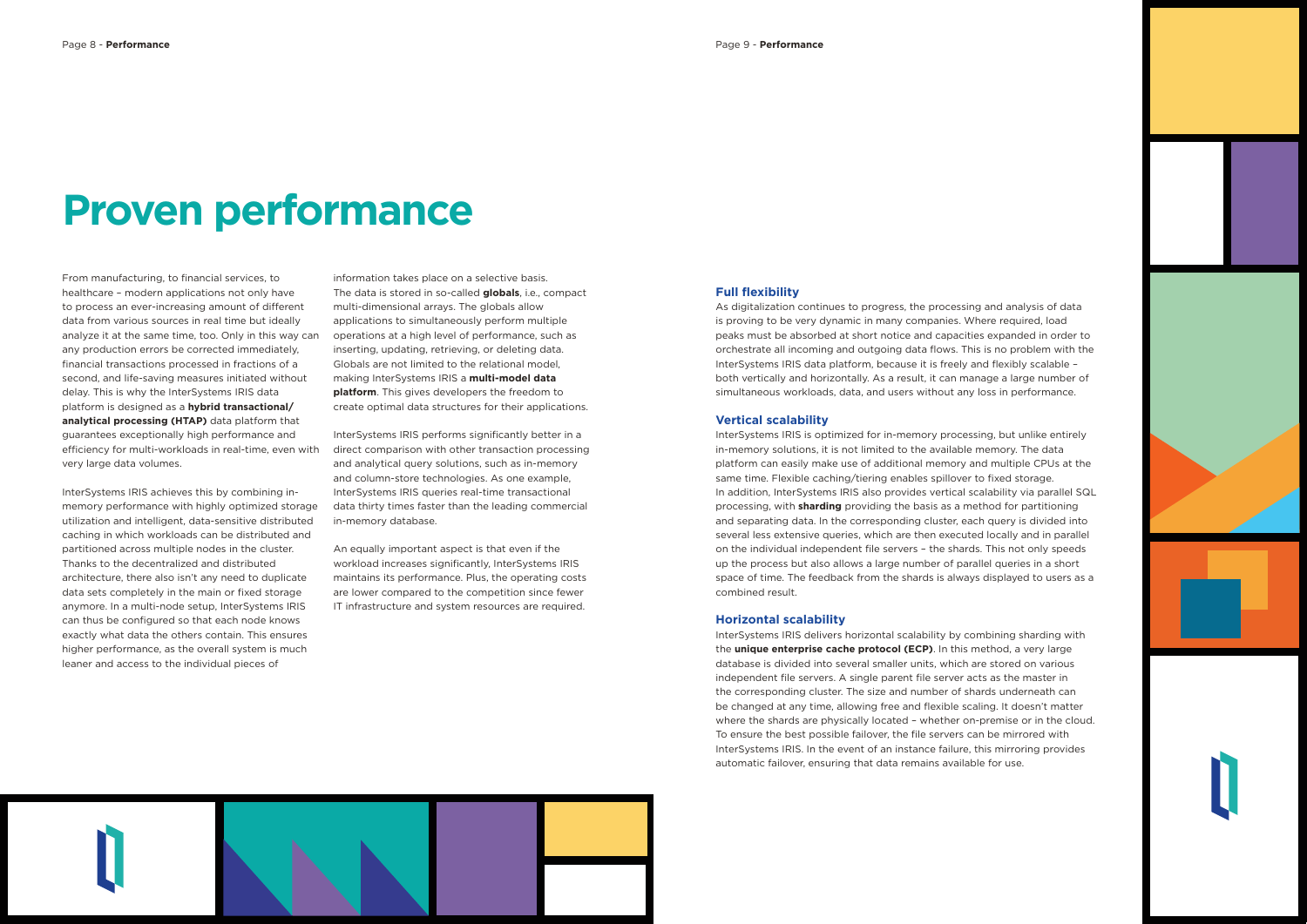# **Integrated functions provide insights in real time**

InterSystems IRIS has a number of integrated functions for analyzing structured and unstructured data – regardless of its respective format. Patterns, trends, and relationships in the data sets can be identified quickly and easily with the help of predictive modeling, BI, and the corresponding dashboards as well as the complementary use of AI and ML. This enables companies to maintain an overview of the current situation, react quickly to changes, and make accurate predictions. At the same time, a customizable workflow engine is available to issue manual or automatic alerts in case of anomalies and to initiate corrective actions. The same applies to business processes in general: As soon as clearly defined criteria are met, further processes or actions follow, which simplifies and accelerates the workflow significantly.

InterSystems IRIS is an open data platform, which means it allows seamless integration of bestof-breed solutions. Developers and companies can essentially use any tool to provide for better decision making, e.g. the Apache Spark data analytics framework.

#### **BI for the highest demands**

Adaptive Analytics is an optional extension for the InterSystems IRIS data platform that makes it even more powerful, enabling accurate and rapid analyses of data at scale, based on BI, AI, and ML.

For this purpose, a **virtual data model layer** is inserted between InterSystems IRIS and common BI, AI, and ML tools. An intuitive user interface provides the experts in charge with access to this layer and helps them to develop a semantic data model in the form of a virtual cube. This cube can be used to organize data, define uniform identifiers across existing application and data silos, and uniquely identify data fields. A **centralized data model** helps companies to solve the problem posed by different definitions or divergent calculations and to provide their employees with a uniform, consistent overview of relevant information and key figures, which enables better business decisions across all departments in a short time.

For best-in-class performance, all data always remains in InterSystems IRIS. Adaptive Analytics accesses the data in real time, which prevents content gaps and retrieval of outdated information. Changes to the data model are immediately available in the semantic layer without causing downtime on the user side.

Based on the incoming queries, Adaptive Analytics learns on a continuous basis. For example, the solution captures frequently asked queries and automatically creates aggregates, which in turn greatly increase the speed and efficiency of the system by minimizing access times. In contrast to conventional caching, the queries are also supplemented with additional data fields that may be relevant for queries in the future, which further reduces access times.

Adaptive Analytics supports **self-service BI** so employees in companies can perform interactive and multi-dimensional analyses and create or modify dashboards independently and without the involvement of the IT department. The users are free to decide which tools they use for this purpose. Adaptive Analytics allows the integration of different third-party BI tools – such as Microsoft Excel, Power BI, Tableau, or Qlik – so the unified online analytical processing model (OLAP) can be accessed via them. This is always done independently of the respective query format of the tools so that specific queries are always answered identically.

#### **Easy implementation of AI and ML**

AI and ML offer significant potential by optimizing companies' decision-making processes. Using AI and ML technology accelerates these processes, gives them the capacity to work through larger volumes of data, and thus boosts their precision. Above all, AI and ML make it easy to process and analyze the ever-growing volumes of data. At the same time, companies benefit from the automation that comes with them because algorithms – based on live information – can make decisions in real time and thus perform individual business processes completely autonomously, making them more efficient, less prone to error, and more transparent. The use of AI and ML also offers the opportunity to optimize overall productivity and efficiency, provide high-quality and innovative products or services, reduce operating and maintenance costs, and improve the customer experience. In this way, companies can gain a sustainable competitive advantage, open up new sources of revenue, and thus optimize their value creation.







### **Key features of Adaptive Analytics**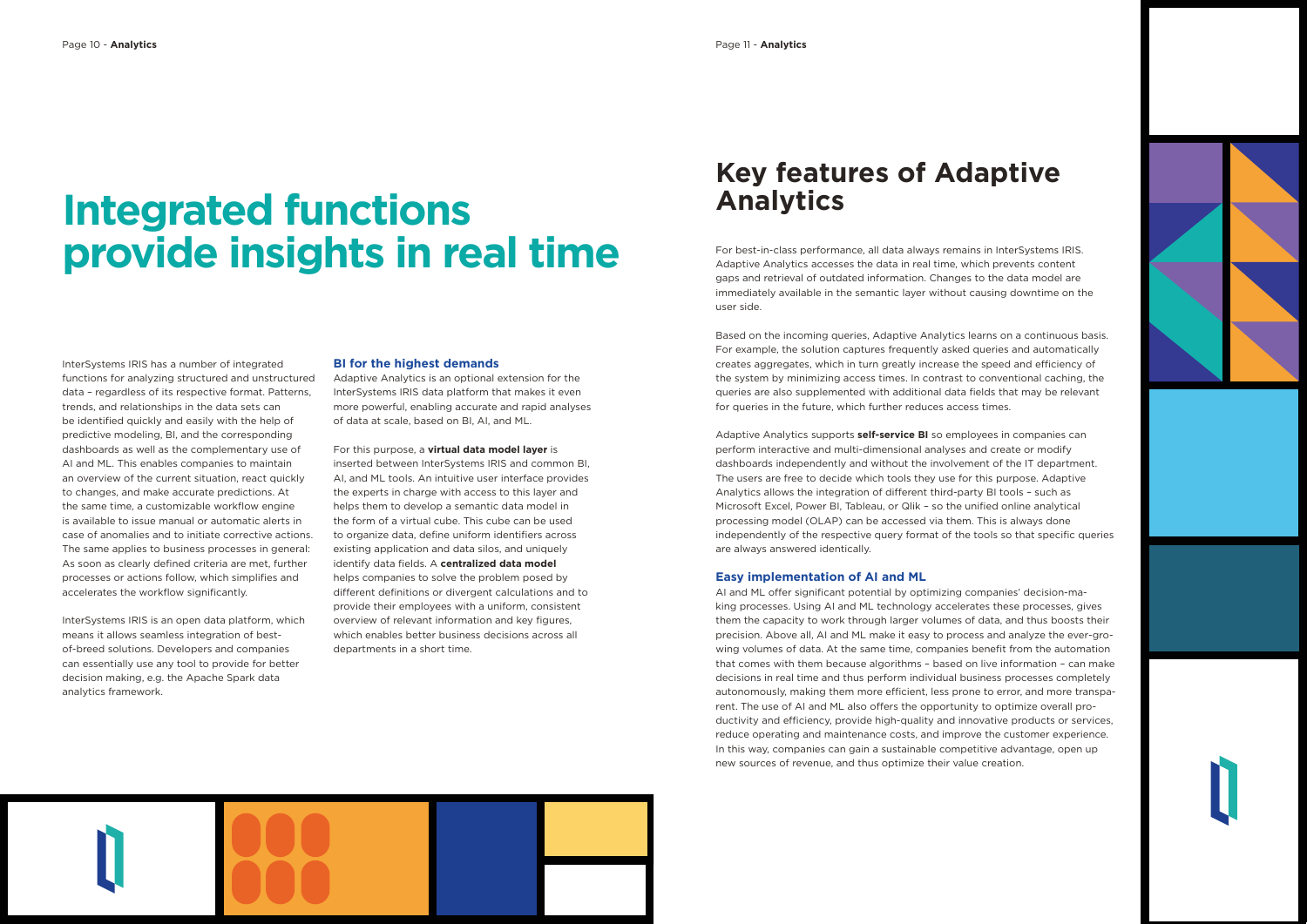A sufficiently large volume of relevant data of high quality is critical to the success of AI and ML projects. InterSystems IRIS makes it possible to merge, cleanse, and harmonize all of an organization's current and historical data – regardless of the source or format. This clean data, also called **healthy data**, is the only way to obtain high-quality results. When it comes to implementing the projects, there's also InterSystems IRIS hybrid transactional/analytical processing (HTAP). This guarantees exceptionally high performance and efficiency for multi-workloads, paving the way for **KI- and ML-optimized processes in real time**. In addition, the data platform is perfectly suited for easily and conveniently adapting the format and structure of data according to the respective requirements prior to analysis.

#### **Combining all the necessary tools**

The InterSystems IRIS data platform has high-performance interfaces to powerful third-party tools for developing a company's own AI and ML models. Among others, these include DataRobot, H2O, Apache Spark, and KNIME. Thanks to the **predictive model markup language (PMML)**, the models of external tools can be seamlessly integrated into applications based on InterSystems IRIS. Many popular tools support the export of models via this industry standard. InterSystems IRIS can execute these models natively so they can be implemented in real time as part of individual business processes. The data always remains in InterSystems IRIS; no extraction is required. As a result, the tools benefit from both the firstclass performance of the data platform as well as its free and flexible scalability. Taken together, they result in connections with higher throughput, faster queries, more efficient use of system resources, and an excellent user experience.

### **Embedded Python simplifies and accelerates the development of AI and ML applications**

knowledge to implement ML scenarios independently. An in-depth knowledge-of as well as monitor the result sets. The individual ML processes are initiated -- complex tasks when they no longer have to worry about data access and model IntegratedML also gives companies a tool that helps employees with basic SQL ML technologies is not required for this purpose. This is because the tool offers a simple user interface that makes it easier to create and execute ML models using **SQL-like function calls**. A data scientist then takes care of optimizing the individual models if necessary. The practical significance of a tool like IntegratedML is apparent in light of the acute shortage of skilled workers on the labor market in particular. Besides this, data scientists have more time for more provisioning.

- InterSystems IRIS also supports **natural language processing (NLP)**, which refers to functions that go beyond the conventional reading of forms. NLP can be used to analyze the content and sentiment of texts, which in turn allows the extraction of specific information and knowledge – for example, from documents, note fields, or social media feeds. The functions are different from those of other solutions because they take a unique bottom-up approach that automatically recognizes concepts and relationships in text. This is based on a thorough understanding of the language rather than a top-down view in a particular subject area. As a result, there is no need for lengthy, restrictive predefinition of dictionaries or ontologies or for specific domain knowledge. Besides this, InterSystems IRIS also supports the industry standard, Unified Information Management Architecture (UIMA). This allows NLP components to be included in a single pipeline, and the output can be conveniently managed and used in applications that rely on InterSystems IRIS.



Geared especially toward the quick and easy development of AI- and ML-based applications and services, InterSystems IRIS offers native support for the popular programming language Python since version 2021.2 under the name **Embedded Python**. Embedded Python is an extension to the Python programming language that allows Python code to be executed within the InterSystems IRIS process context, significantly boosting application performance with large volumes of data in particular. An important factor is that Embedded Python can interact natively with objects written in ObjectScript because it uses the same process context as ObjectScript. The reverse is also true, and ObjectScript code can directly access Python modules and libraries. This enables a new level of interoperability between the two languages, allowing objects, methods, and even complete code libraries to be seamlessly exchanged between Python and ObjectScript contexts. Specialists such as data scientists and data architects are thus able to use the numerous freely available Python libraries directly in InterSystems IRIS – which streamlines and simplifies the development process to a significant extent.







#### **IntegratedML enhances in-house projects**

#### **Natural language processing support**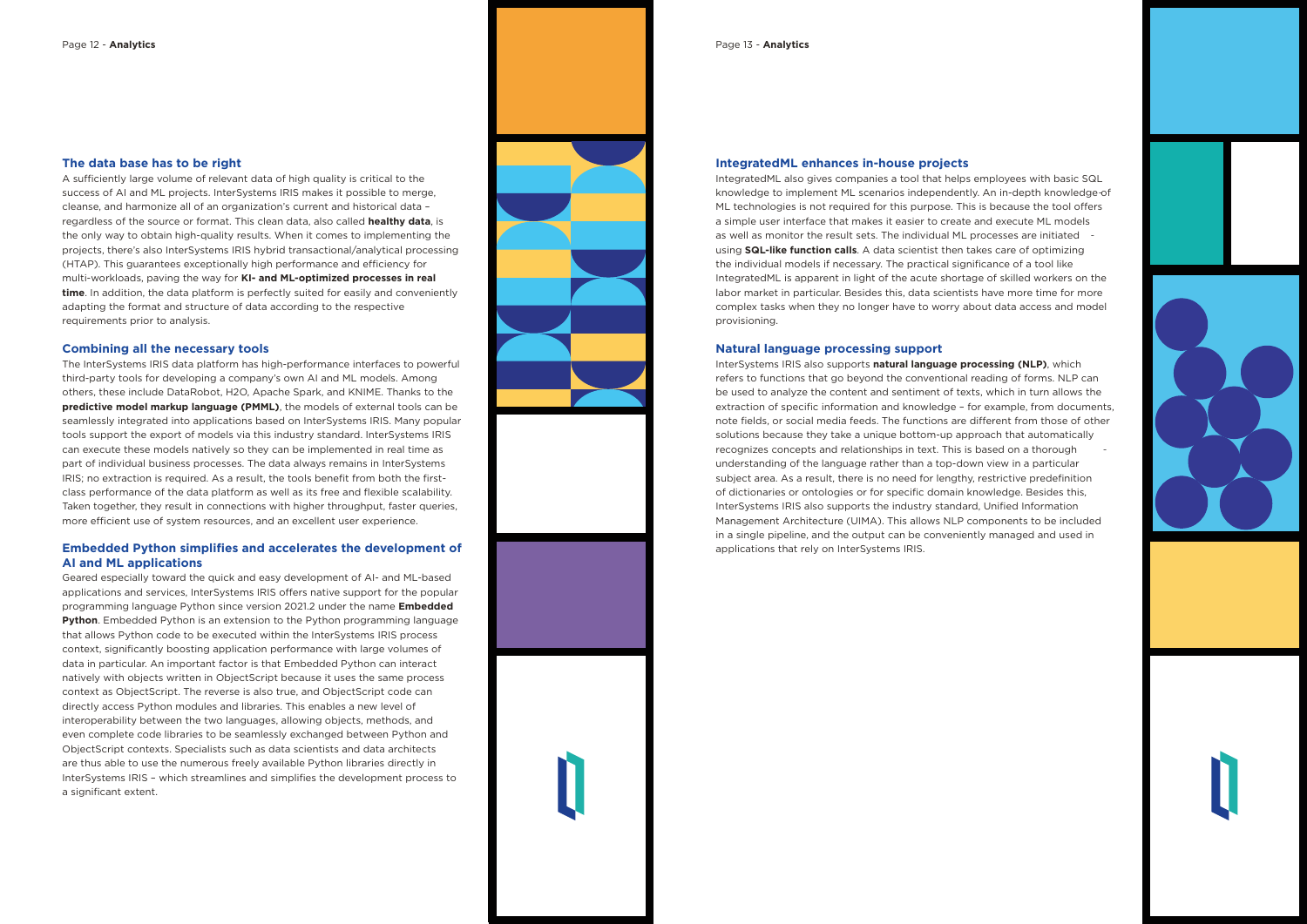# **An optimal combination for agile application development and flexible deployment**

There are always issues that can come up when developing, deploying, and updating applications. This is why developers and companies often work on troubleshooting. But is there a way to get around this and use resources more efficiently? An increasingly popular option is combining containers, microservices, and API management, which is natively supported by the InterSystems IRIS data platform. Thanks to this combination, unwanted surprises are a thing of the past.

#### **Containers simplify all processes**

Individual functions of an application can also run as microservices in their own containers. This makes it possible to develop and release the features and their updates separately. Microservices are characterized by functional independence and are therefore protected against the failure of other services and components of the IT infrastructure, resulting in a significantly more stable overall system.

**"Runs here, runs everywhere"** – working according to this formula, applications in containers are always seamlessly rendered and used. The concept makes it possible to pack an application and all the elements necessary for its operation into a single box, a container. The application functions completely autonomously within this environment. This means that if a container runs smoothly on a developer's system, easy deployment to the customer or individual employee is guaranteed. Container will behave identically there as well, thereby preventing any incompatibilities with the target

system. As a result, new versions and updates of applications can also be rolled out smoothly, allowing easy implementation of approaches around **continuous delivery** and **continuous integration**. In addition, this deployment method provides the freedom to scale up and down dynamically, because containers can be duplicated quickly and easily, for example to cover peaks in demand.

#### **Microservices offer functional autonom**

### **API management regulates the exchange of information**

Another aspect is API management, which automatically monitors and orchestrates the necessary exchange between microservices. The API Manager integrated in InterSystems IRIS is available for this exact task, providing IT managers with a transparent overview of what is rolled out via containers and how the containers behave during use. This includes an insight into data traffic, which can also be analyzed, managed, throttled, and restricted. The API Manager automatically reacts to errors or temporary resource bottlenecks and initiates the necessary measures. It is also helpful for version changes, as the API Manager can initially make the new version of an application available to only a few users. If it then becomes clear that the code doesn't have any bugs, the API Manager gradually increases the update rate. It also ensures security and can take care of user authentication, for example via TLS and SSL on the transport layer, OAuth2 on the protocol layer, and by means of role-based access control.

#### **A strong combination for more flexibility and speed**

Overall, the combination of containers, microservices, and API management provides more flexibility and speed in developing, deploying, and updating applications and features. IT managers can work far more efficiently, quickly, and with greater focus. At the same time, they are more effective as a team and have a transparent overview of their system at all times. In this context, continuous delivery and continuous integration enhance the product quality of applications because they are regularly modified and tested, which reduces the risk of programming errors in the code.







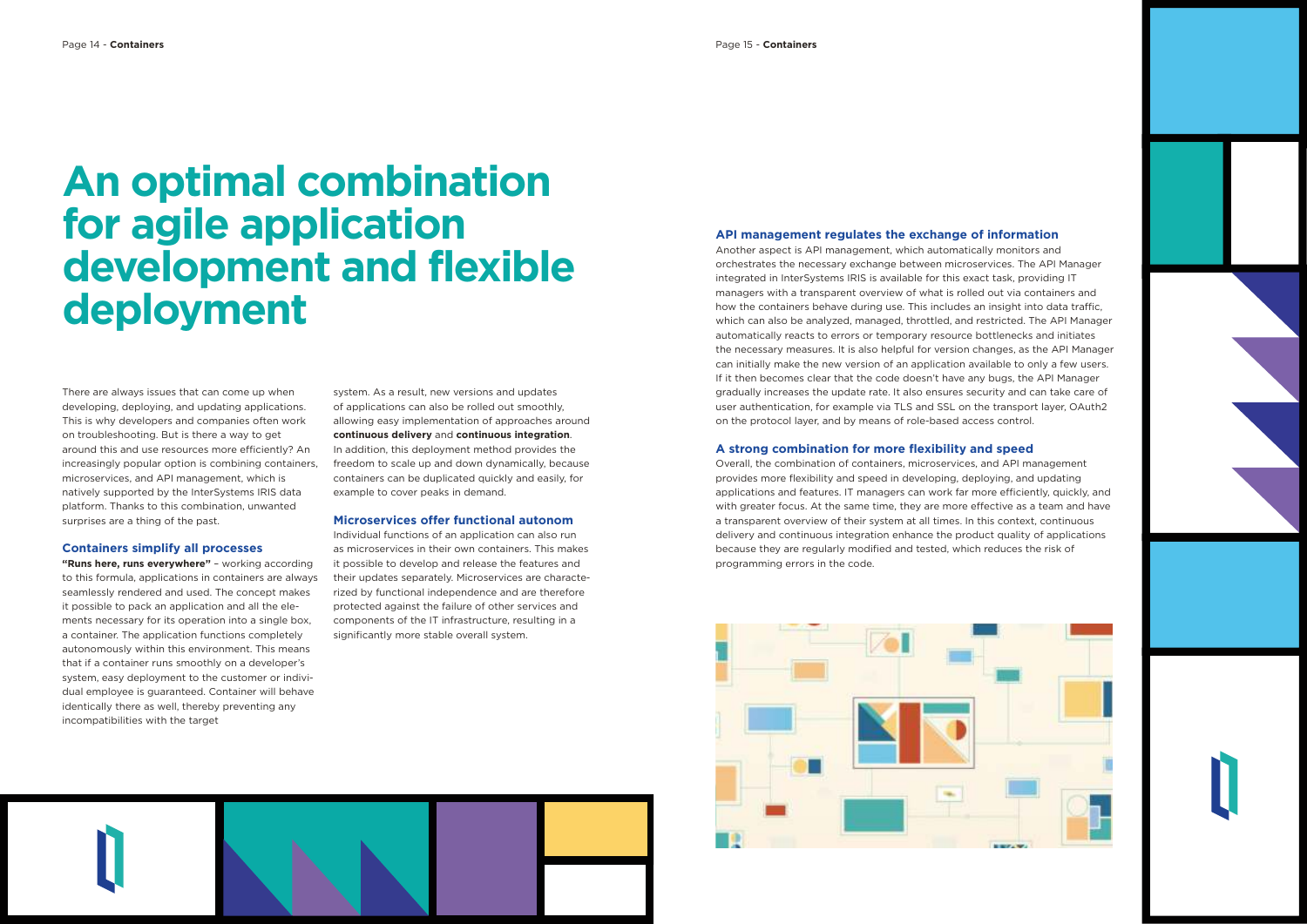# **InterSystems: a coach and partner**

For over 40 years, InterSystems has provided its customers and partners with outstanding support that has had a decisive impact on our shared success. Among other things, they receive access to extensive in-person and online training to help them exploit the full potential of the InterSystems IRIS data platform. Customers and partners will find a wealth of relevant information summarized in the InterSystems IRIS Experience. A fully functional data platform sandbox is also available here, allowing for practical tests and experiments.Additional expertise is passed on in regular webinars and especially within the lively developer community.

#### **Worldwide Response Center for technical support**

Customers and partners can contact the Worldwide Response Center for technical support, which is staffed around the clock with highly qualified software experts. During local office hours, InterSystems customers and partners can always reach an expert who speaks the respective language in the region. InterSystems doesn't outsource services to call centers, so anyone seeking support always communicates directly with InterSystems employees.

These professionals provide immediate support and take as much time as needed to resolve the problem. In doing so, they attach importance to understanding all processes in the company and not just the immediate problem. Customers and partners define the priority of their problem themselves and decide when the support case is closed.

### **High customer satisfaction**

In 2020, Gartner once again named InterSystems "Customer's Choice" in the Gartner Peer Insights Program for Operational Database Management Systems (ODBMS). Gartner Peer Insights is based on reviews from verified end users and their experiences with purchasing, implementing, and operating the InterSystems IRIS data platform. The categories evaluated were scalability, speed, deployment options, and customer service. InterSystems IRIS achieved the best result in the Operational Database Management Systems category with an average rating of 4.7 out of 5.0 stars.

*"I told the team at InterSystems: 'In my opinion, "IRIS" really stands for "It Really Is Simple".'"*

**Dagmar Causley, Managing Director, LIB-IT DMS GmbHTRANSWAGGON GmbH**





## **Future-proof data management thanks to InterSystems IRIS**

The use of InterSystems IRIS ensures highperformance, innovative, and future-proof data management that demonstrates its strengths in all industries and use cases. Developers and business users have fast and easy access to all relevant data. In addition, data management is largely automated, which greatly simplifies and accelerates daily work with the ever-growing volume of data. This gives database administrators and data stewards more time to work on other complex tasks and to develop additional data sets. Solution architects thus have extensive scope to set up their system according to individual requirements. This includes better business process orchestration that can be performed directly on the data platform, making it easier and faster.

In terms of its implementation, the data platform offers a number of options: It enables **deployment in the cloud (public, private, hybrid) as well as locally (on-premise) or in virtual machines**. To this end, InterSystems IRIS is available on all leading cloud infrastructures, including AWS, Google Cloud Platform, and Microsoft Azure. In addition, the data platform seamlessly integrates with existing IT infrastructure regardless of the delivery model, allowing companies to continue gaining value from their existing environment.

*"The entire process of converting to IRIS went extremely smoothly, which is remarkable for a project of this scale and complexity."*

**Alexander Marx, Technical Manager and Director IT, Pagero GmbH**

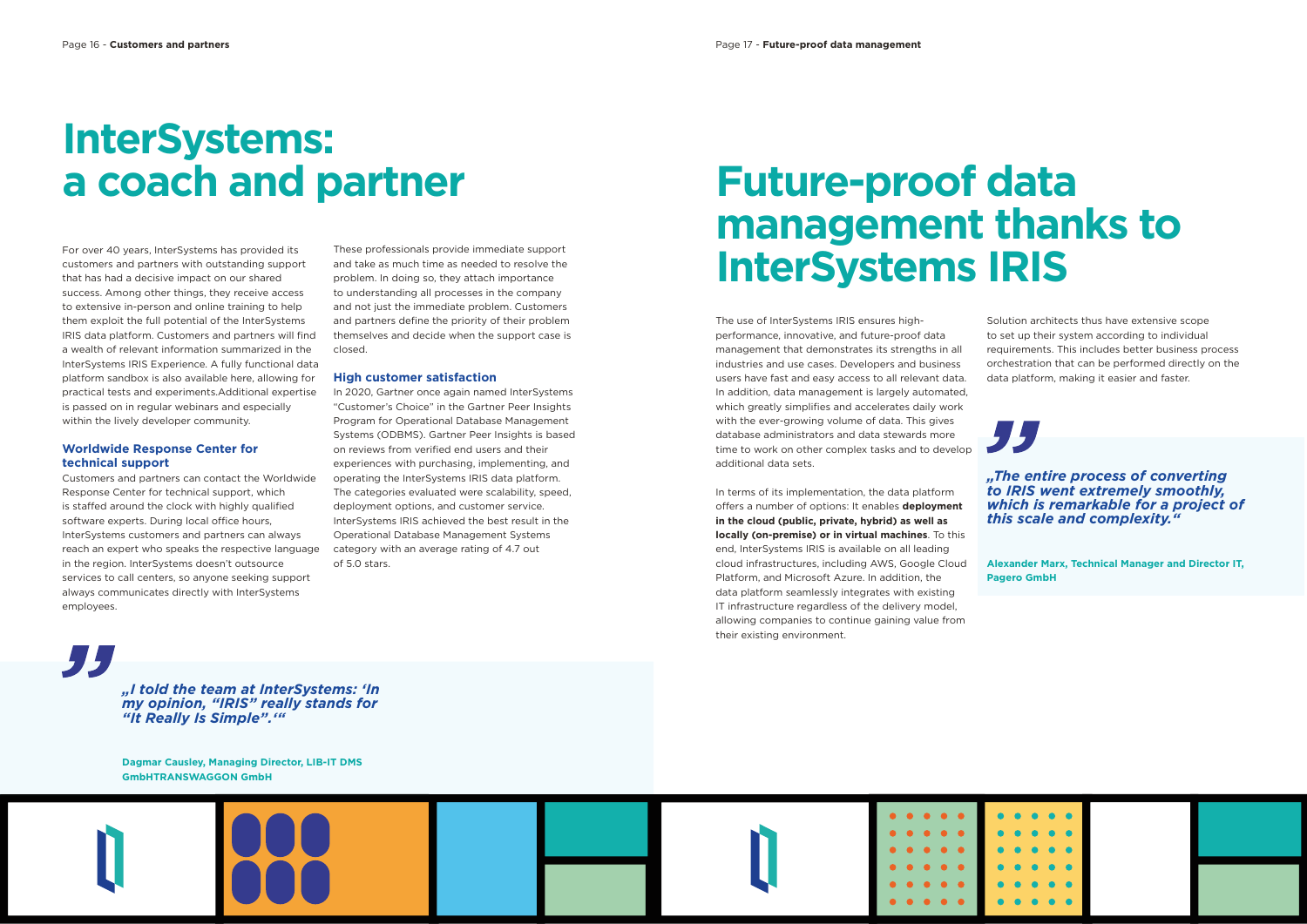A high level of security and data protection is also ensured, as the unified, powerful, and flexible security architecture makes minimal demands on system resources. The architecture is based on authentication, authorization, auditing, and database encryption according to proven industry standards. Authentication and authorization of users is done using passwords and mechanisms such as OAuth2 or two-factor authentication. As part of the auditing process, a log of predefined events relating to a system or application is automatically created so the exact progression of events can be tracked precisely later on. The database encryption includes both data at rest and data in motion. In addition, InterSystems IRIS supports the use of TLS and SSL for data transmission and provides tools for a public key infrastructure (PKI).

InterSystems IRIS facilitates and accelerates the development of innovative applications by providing a uniform and open development environment. Compared to the usual development process, which often involves coordinating different tools, products, and open source projects, working with InterSystems IRIS requires much less time and effort. Among other things, InterSystems IRIS supports not only all common programming languages today – such as Python, C++, and Java

– but also a wide variety of data models. Developers can thus choose their preferred language, and there is a suitable data model for each task which can be used relationally, in an object-oriented way, or via direct/native access.

### **Security and flexible development**

**Notes**







*With InterSystems IRIS, anyone can implement data management for tomorrow today. That's why we want to bring more partners on board and implement innovative projects together. We are always available for advice and support."*

**Jochen Boldt, Director of Sales, InterSystems**